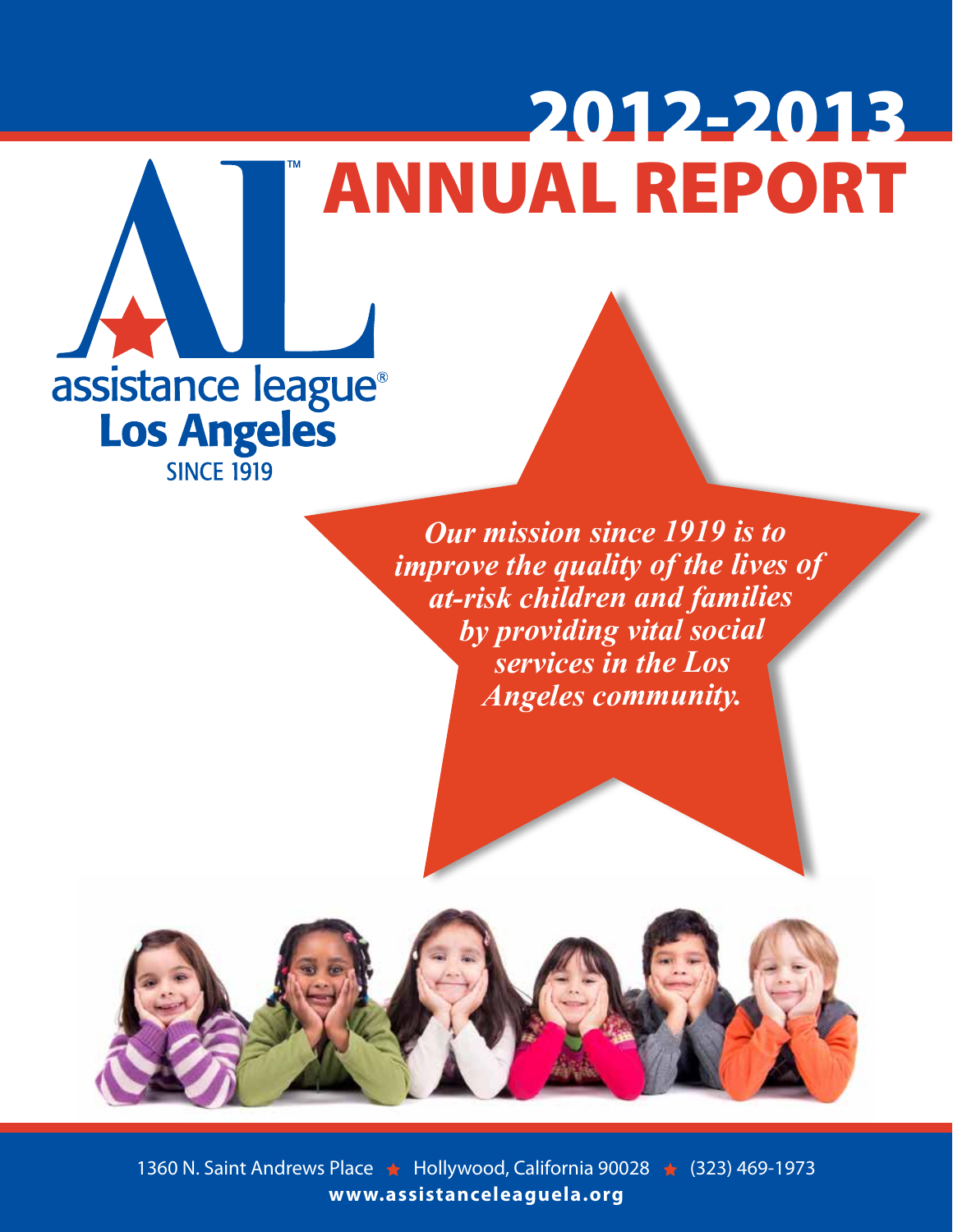

# ANNUAL REPORT 2012-2013

## Message from the President and the CEO:

**This was a year of accomplishments and transition, with renewed commitment to our founding principals of women making a difference in their community. As you noticed when you opened this brochure, we've changed our name. We are now the Assistance League of Los Angeles which more accurately describes our service area and we have updated our logo in line with other Assistance League chapters across the country. Our name has changed but our legacy hasn't.** 



**Floran Fowkes President**



**Ana LaDou CEO**

**Our Board of Directors and Auxiliaries remain focused on being strong and financially healthy so that we can continue to make a positive impact on specific areas of need in the Los Angeles community that are not being met by other organizations. Our services provide education, clothing and supplies, cultural experiences, as well as the volunteer opportunities for our membership in order to make our city more compassionate and connected for at risk impoverished children attending a Los Angeles Unified School or under the supervision of the Los Angeles County Department of Children and Family Services.**

**We continue to engage our Board of Directors and Auxiliary leadership in mission refinement and launched a new volunteer supported program called Hollywood Children's Club to provide tangible assistance to children in most need, both homeless and those referred by social services agencies. In our court referred volunteer program we updated and refined both our processes and auditing procedures and restructured to mitigate risk and increase efficiencies.**

**We are proud of all we've accomplished, the people we engage in volunteerism and service, and the communities that we positively impact. After reviewing our highlights from the year we hope you are inspired to support our mission through your membership or financial support.** 

# Board of Directors:

**Shelagh Callahan Carol Deeter Mary Ferrara Audrey Fimpler Flo Fowkes Andy Goodman**

**Diane Hilty Sally Hinckley Judy Kloner Joann Koll Sue Leisner Pat Mulville** 

**Jeannie McCarthy Dee Nasatir Greer Saunders Sheila Swicker Susan Thalken Nancy Wallan**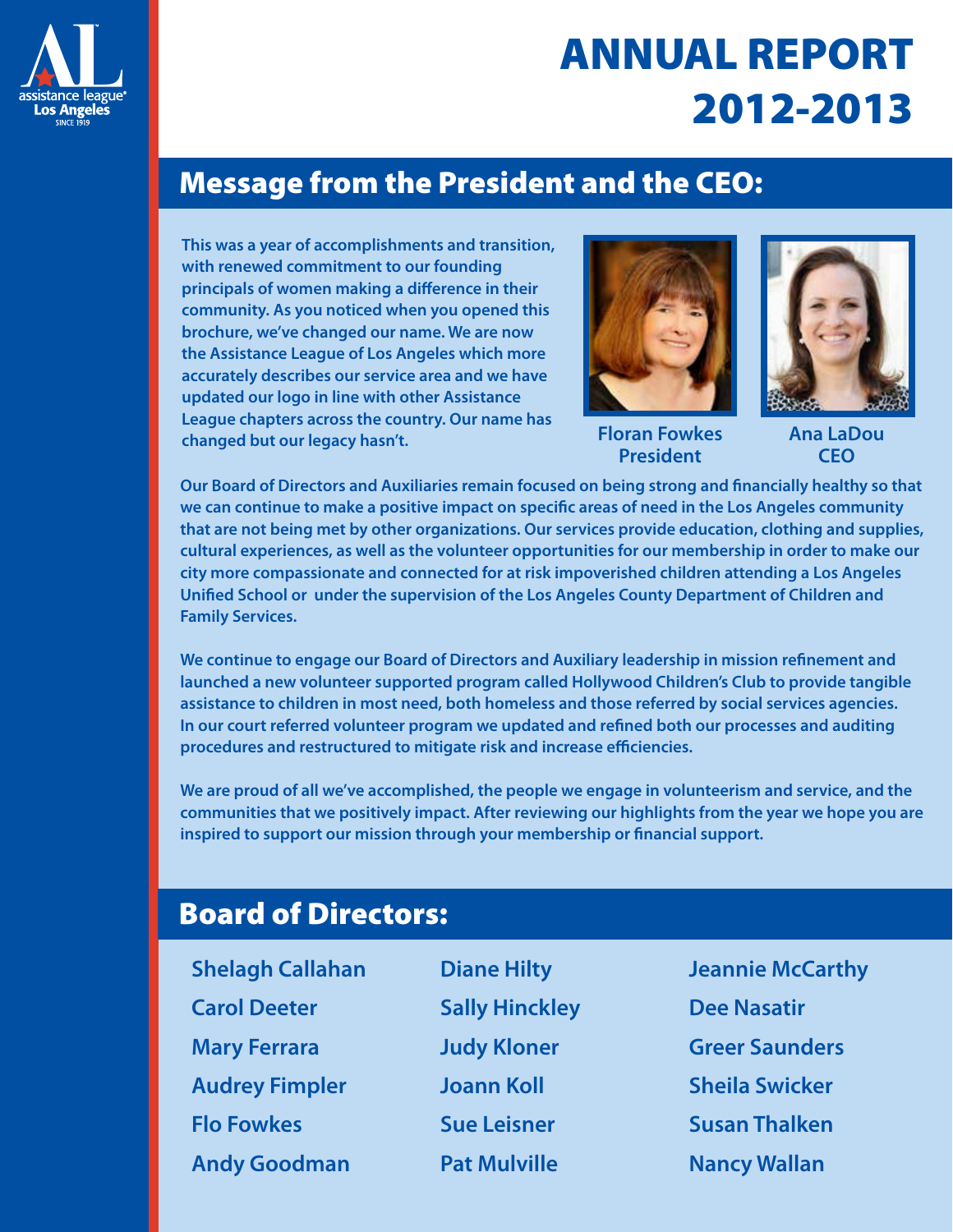

# LEAGUE PROGRAMS: Serving the Community

## Pre-School Learning Center

**Studies show that children who attend pre-school outperform their peers academically and are more likely to go to college. Our nationally accredited pre-school, provides their first school experience free of charge to children from low-income families ages 3-5. The program instills academic and social skills in children and fosters their social, emotional, cognitive, creative and physical development.**

# Family Service Agency

**Offers individually tailored treatment, including crisis intervention, individual and group counseling, women's services, parent education, domestic violence and substance abuse counseling. All services are offered in Spanish and English.**

# **OPERATION SCHOOL BELL**

# Operation School Bell

**Annually provides underserved and at-risk school children new clothing and supplies. Children from disadvantaged circumstances have a better chance to attend school and academically succeed when they do not wear their poverty. Last year, over 4,500 children were given uniforms, shoes, grooming kits, backpacks and school supplies at our Hollywood location and via our mobile facility Operation School Bell on Wheels. Research has shown that children who cannot read at grade level** 

**by the end of third grade are four times more likely to drop out of school during their high school year.**

## Foster Children's Resource Center

**Children entering Foster Care or in a crisis situation are sometimes moved suddenly with few personal possessions beyond the clothes that they are wearing. Last year we provided over 1,600 children with school clothes, jackets, backpacks, school supplies and grooming kits to bolster their selfesteem during a difficult and vulnerable time in their lives.**



## Hollywood Children's Club

**Provides families in crisis facing challenging times who are living in Los Angeles County and affiliated with the Department of Children & Family Services with new clothing for their infants and children. Families referred to us through the Department of Children and Family Services, social workers, and other agencies receive clothing, diapers, school supplies, hygiene kits, and most importantly, a fresh start.**



# Theatre for Children

**At-risk children who have exposure to the arts tend to demonstrate improved academic results, better workforce opportunities and more civic engagement. Our theater is the longest running children's theater in Southern California, introducing the joy of live theater to thousands of lowincome children every year. Our productions are offered free to children from at-risk neighborhoods, along with free bus transportation. Tickets are available at reduced rates to school groups, and to the public on weekends.**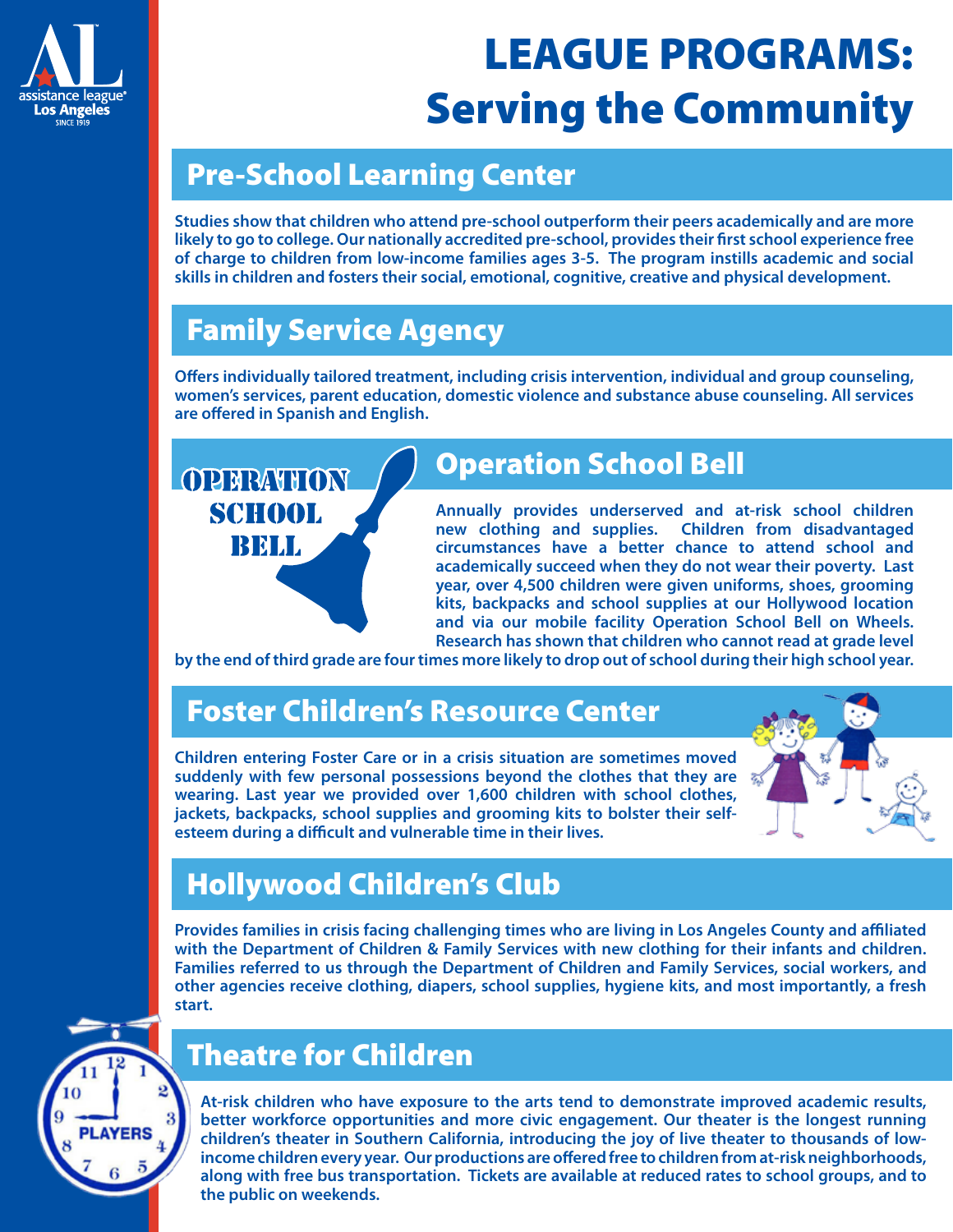

# **POWERED BY MEMBERSHIP:** *OUR AUXILIARIES*

**Hundreds of members serve through eight auxiliaries to support and operate Assistance League® of Los Angeles programs for children. These generous and dedicated women are critical and invaluable to the organization's ongoing success.**

#### Anne Banning

**This auxiliary was formed in 1955 and named for the League's founder. Today, the members of the Anne Banning Auxiliary support Operation School Bell (OSB), providing school uniforms, play clothes, shoes, grooming kits, books, backpacks and other necessities free of charge to at-risk children referred by LAUSD. In addition to the on-site location, the auxiliary runs and supports OSB on Wheels. This 18-wheel mobile staging unit serves on average 225 children during each school visit which occur 10-12 times a year.**

#### Founder Assisteens

**Founder Assisteens began in the 1930's as a way to encourage the daughters of Assistance League members to actively participate in community outreach projects conducted by the League. Today, Founder Assisteens is a thriving and vibrant group that provides valuable opportunities to volunteer and develop their leadership skills. Founder Assisteens continued commitment and dedication to serving vulnerable children and families in need ensures the future of our legacy.**

#### Bookworms

**The Bookworm's auxiliary was founded in 1937 by a group of women inclined to "literary pursuits" who would hold book reviews and salons. Today, Bookworms enjoys collaborating with other League auxiliaries to support the mission and vision of the agency.**

## College Alumni

**The College Alumnae auxiliary was founded in 1937 by female Juniors and Seniors from local colleges who were interested in promoting the League at universities and clubs in the Los Angeles area. Today, these women enjoy supporting and sponsoring fundraising activities throughout the year including a Champagne Luncheon. The women of College Alumnae have contributed thousands of hours to the mission of the League.**

## Hilltoppers

**In the 1940's, women living in San Fernando Valley collected merchandise for the League's consignment and gift shop. Since many of the members had to travel over the Santa Monica Hills to attend these meetings, they decided to call themselves the Hilltoppers. Hilltoppers auxiliary supports the mission of the League by operating and providing clothing and supplies to children referred by Department of Children and Family Services(DCFS) in the San Fernando and Santa Clarita areas.** 

#### **Mannequins**

**The Mannequins auxiliary was founded in 1943 by a group of women who had two major things in common; experience in the world of fashion, and a strong desire to give back to their community. Throughout the years the Mannequins have produced and supported galas, luncheons, and a variety of other events by providing fashion shows highlighting local and independently owned designers as well as world renowned couture lines.** 

## Nine O'Clock Players

**In 1929 the Assistance League® of Los Angeles' Nine O'Clock Players (NOP) auxiliary was formed to create and produce live theater in our Theatre for Children. Over the decades this auxiliary has augmented the cost of operations of the League Pre-School program through major fundraising events and campaigns, and has provided their members with fulfilling opportunities to connect and work directly with these children.**

#### Pre-School

**The Pre-School Auxiliary of the Assistance League® of Los Angeles was formed in 1924 and at that time, its primary responsibility was to research the feasibility and need for a Day Nursery program. Over the decades this auxiliary has augmented the cost of operations of the League Pre-School program through major fundraising events and campaigns, and has provided their members fulfilling opportunities to connect and work directly with these children.**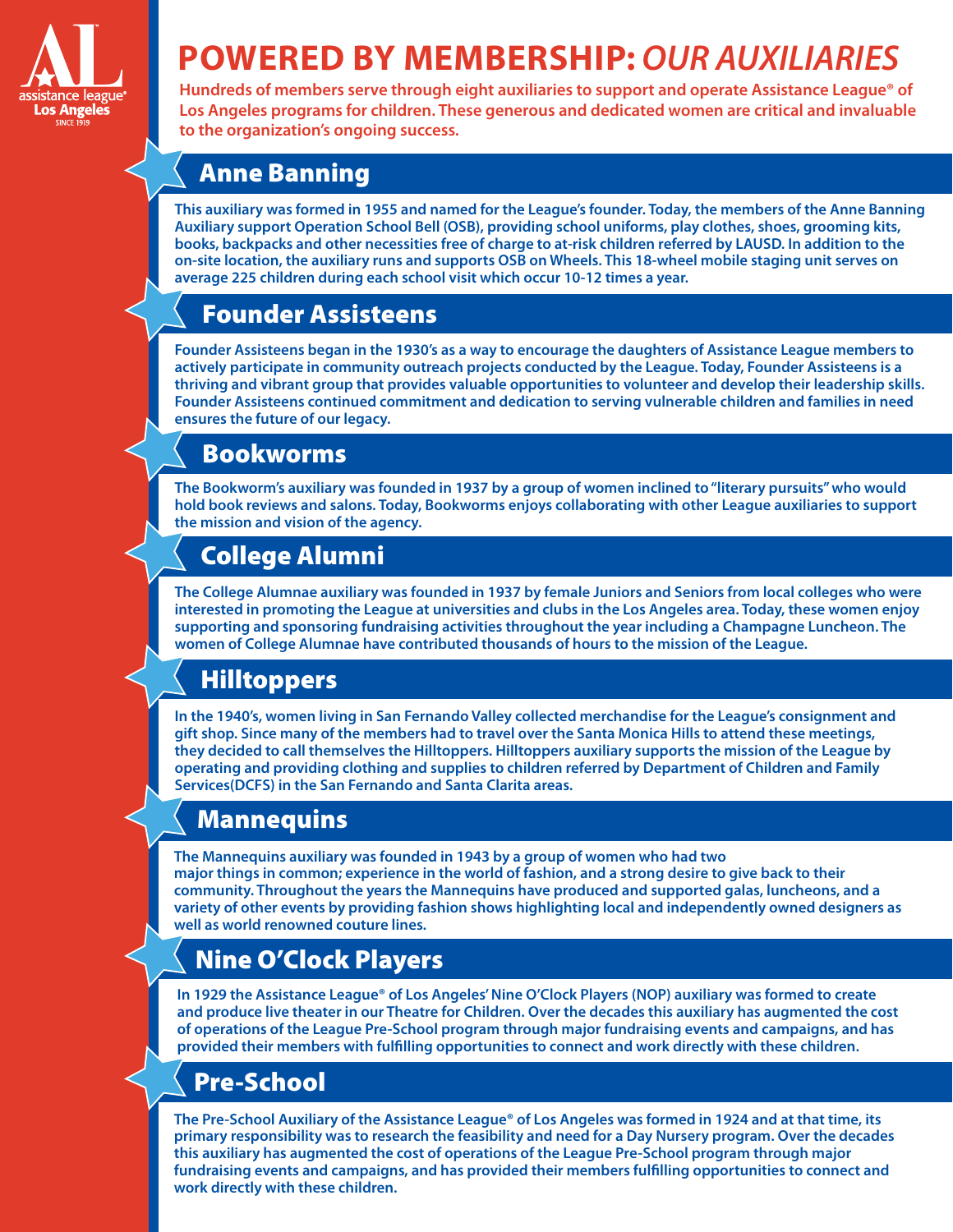# FUNDING:

**FUNDRAISING** 

**EXPENSES** 



## Total funding in 2012 - 2013\*

**\$1,104,755 came from Private Donors, accounting for 12% of our funding \$463,840 came from Foundations, accounting for 5% of our funding \$3,195,886 came from Government Grants, accounting for 35% of our funding \$2,988,913 came from Program Service Fees, accounting for 33% of our funding \$244,522 came from Events, accounting for 3% of our funding \$96,684 came from Membership, accounting for 1% of our funding \$586,101 came from Investments, accounting for 6% of our funding \$458,748 came from Other Income, accounting for 5% of our funding**

*\*Does not include one-time gain on sale of property and loss from discontinued operations*



#### **PROGRAM** SPENDING:

79%

**We continued to keep program spending to a healthy 79%**

**SUPPORT** 

170/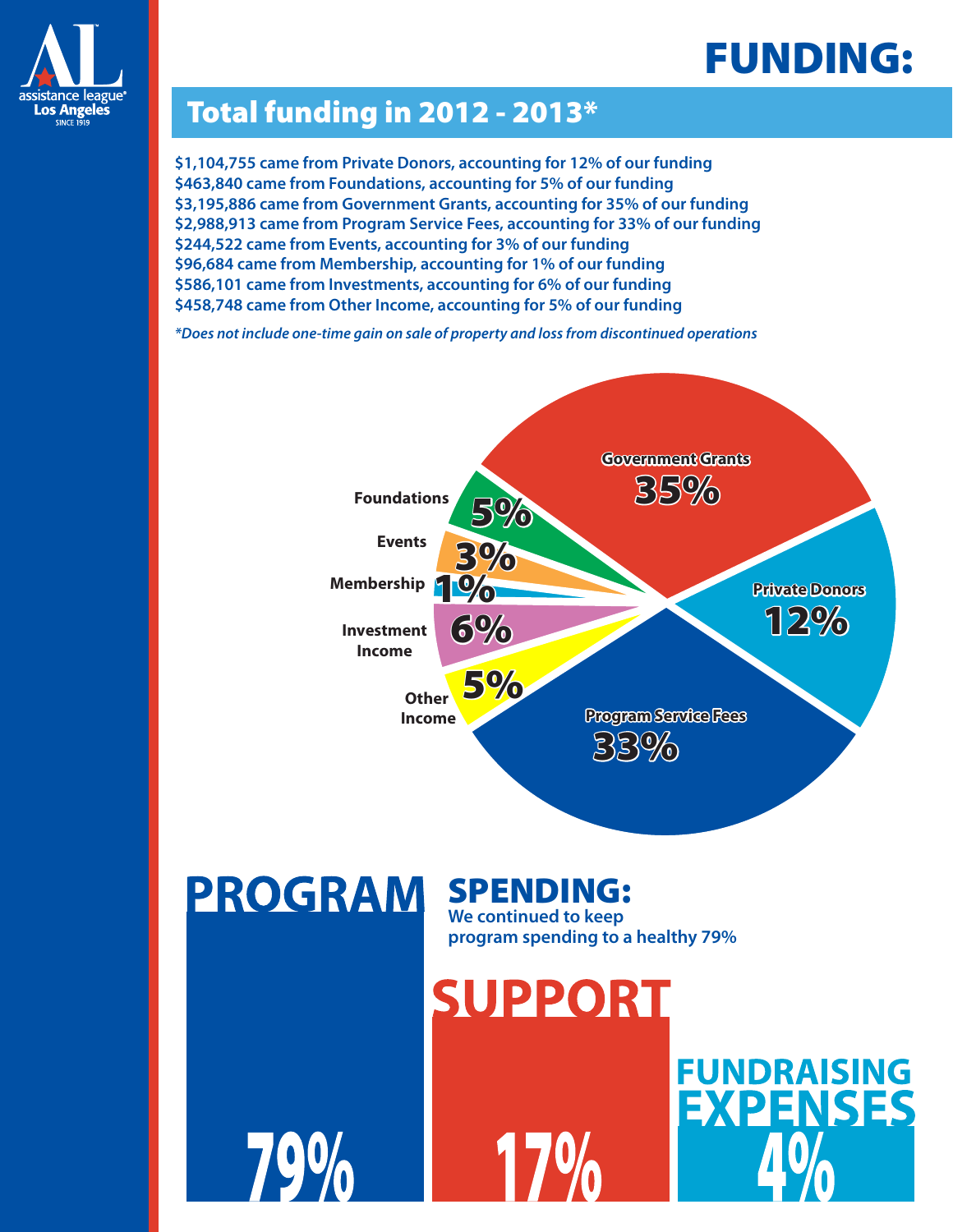

# IMPACTS



**Families assisted, more than half of them homeless, by our** Family Service Agency.



**Children educated by the**  Learning Center for Young Children



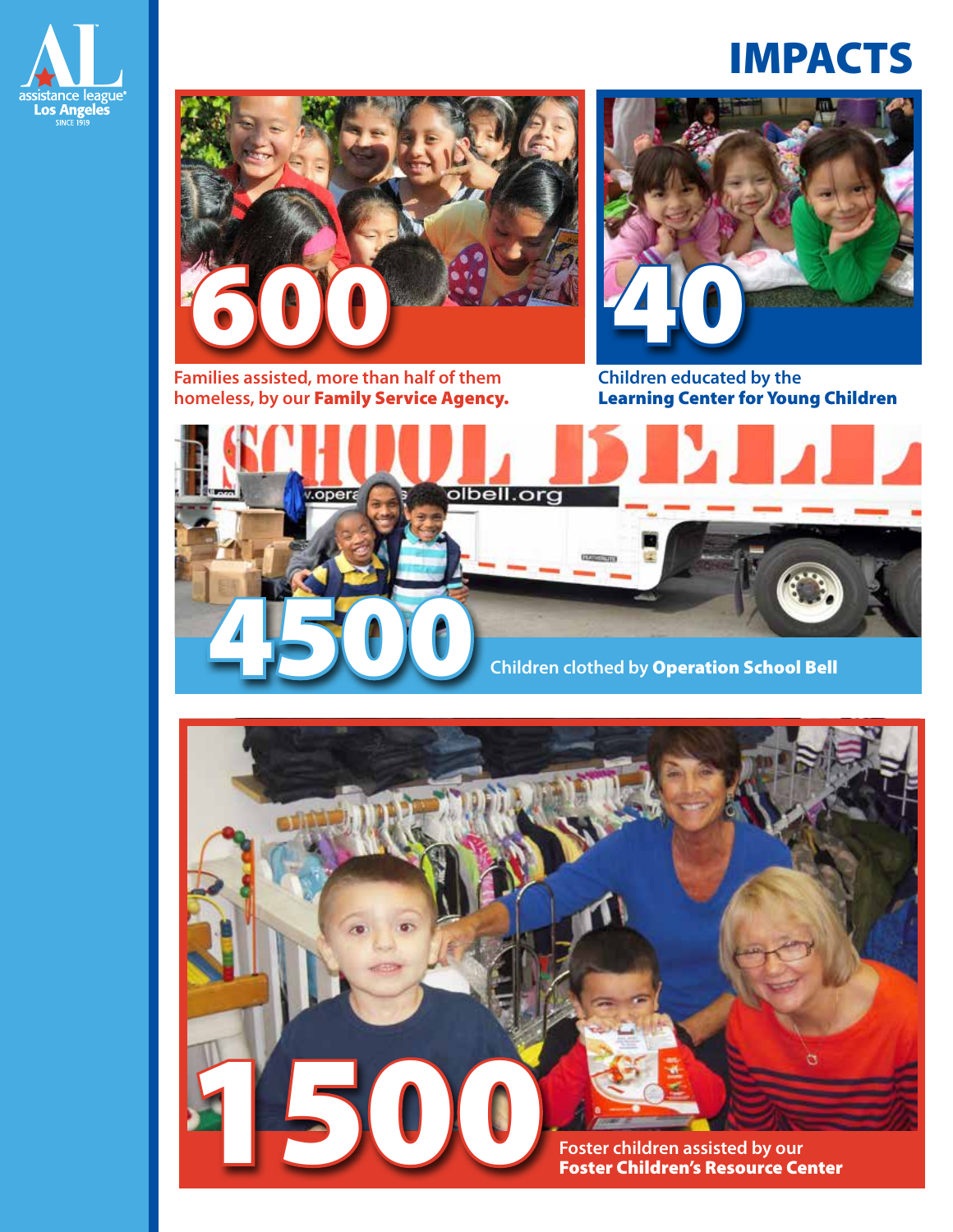



**Families assisted by our**  Hollywood Children's Club.

Theater for Children **Produced** TWO





# IMPACTS

#### **volunteers with** Volunteer Los Angeles **placed**